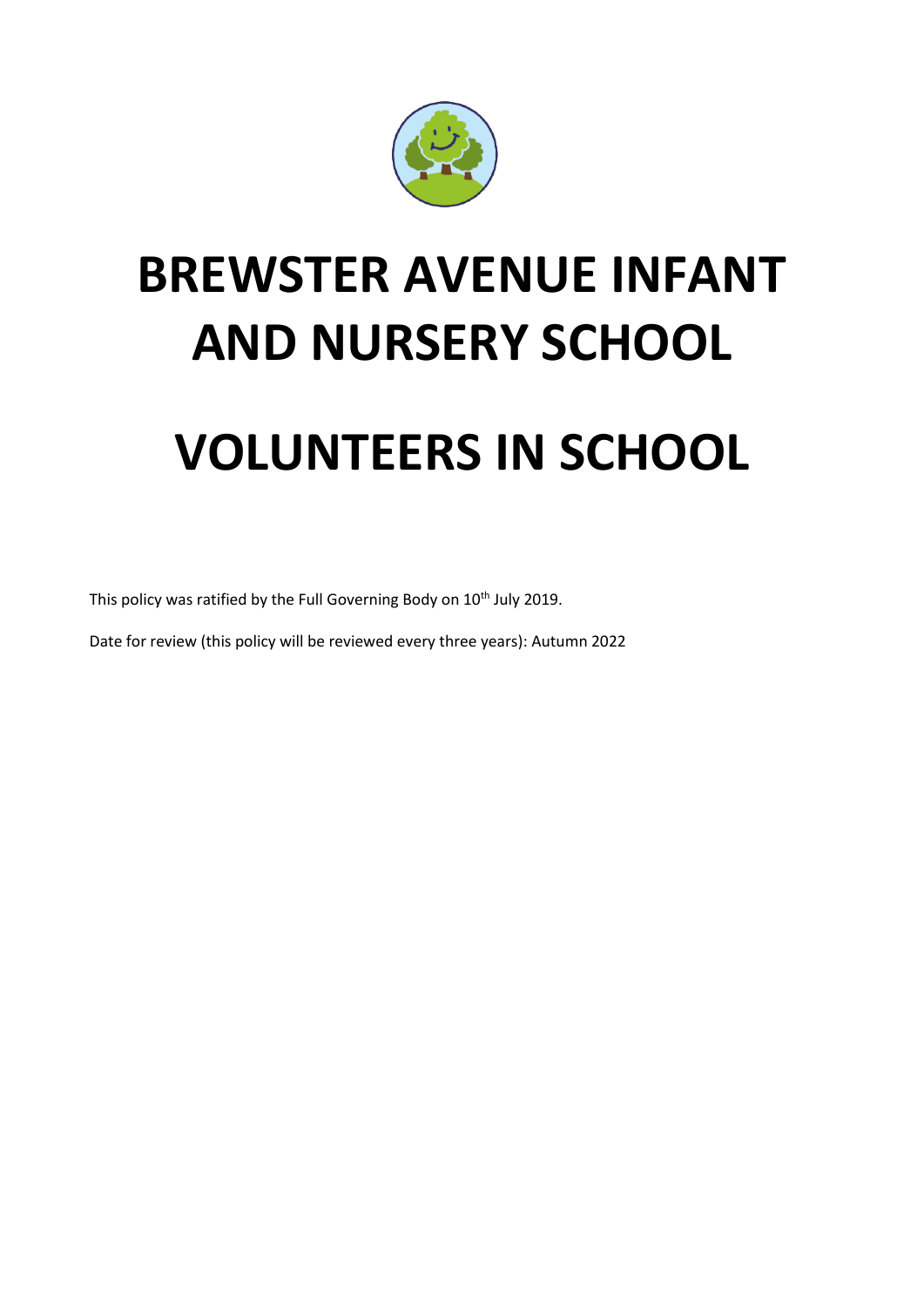#### **1. Introduction**

- 1.1 We want our school to be open and welcoming to those who would like to support the children. However, our priorities are for the safety of the children in our care and the workload of our classroom teachers. This document sets out our school's policy, which is to ensure that the children and staff benefit from the support of volunteers, and are provided at the same time with the best possible security.
- 1.2 Volunteer helpers include:
	- parents or other adult helpers working alongside teachers;
	- **•** students on work experience
	- governors (see Governors in School policy)

This policy sets out the arrangements for volunteer helpers only.

#### **2 Volunteer helpers**

- 2.1 Volunteer helpers can support the school in a number of ways, including:
	- hearing pupils read;
	- helping within the classroom;
	- helping with the supervision of children on school trips.
- 2.2 We primarily encourage parent and community volunteers to undertake the Local Authority reading buddy training and use their time in school to support with reading.
- 2.3 Volunteer helpers are not allowed to do the following activities:
	- take responsibility for all or some of the whole class;
	- change children, or supervise them changing;
	- supervise children engaged in PE or other specialist activities;
	- take children off the school site without a teacher in charge.

The responsibility for the health and welfare of the child remains with the class teacher at all times.

#### **3 Signing in**

3.1 When volunteers arrive in the school, they must sign in at the office. They will be given a visitor's badge, which they should wear at all times. The signing-in sheet will give the date and time of arrival. They must also sign out, stating the time they are leaving, and return their badge before they leave.

#### **4 Safeguarding**

- 4.1 All volunteers are required to have a DBS check and undertake basic safeguarding training. The exception to this is a one off visit to school (e.g. to talk to children about their job) when they could not be left in school unaccompanied.
- 4.2 The headteacher has the authority not to accept the help of volunteers if he or she believes it will not be in the best interests of the children and staff.

#### **5 Health and Safety**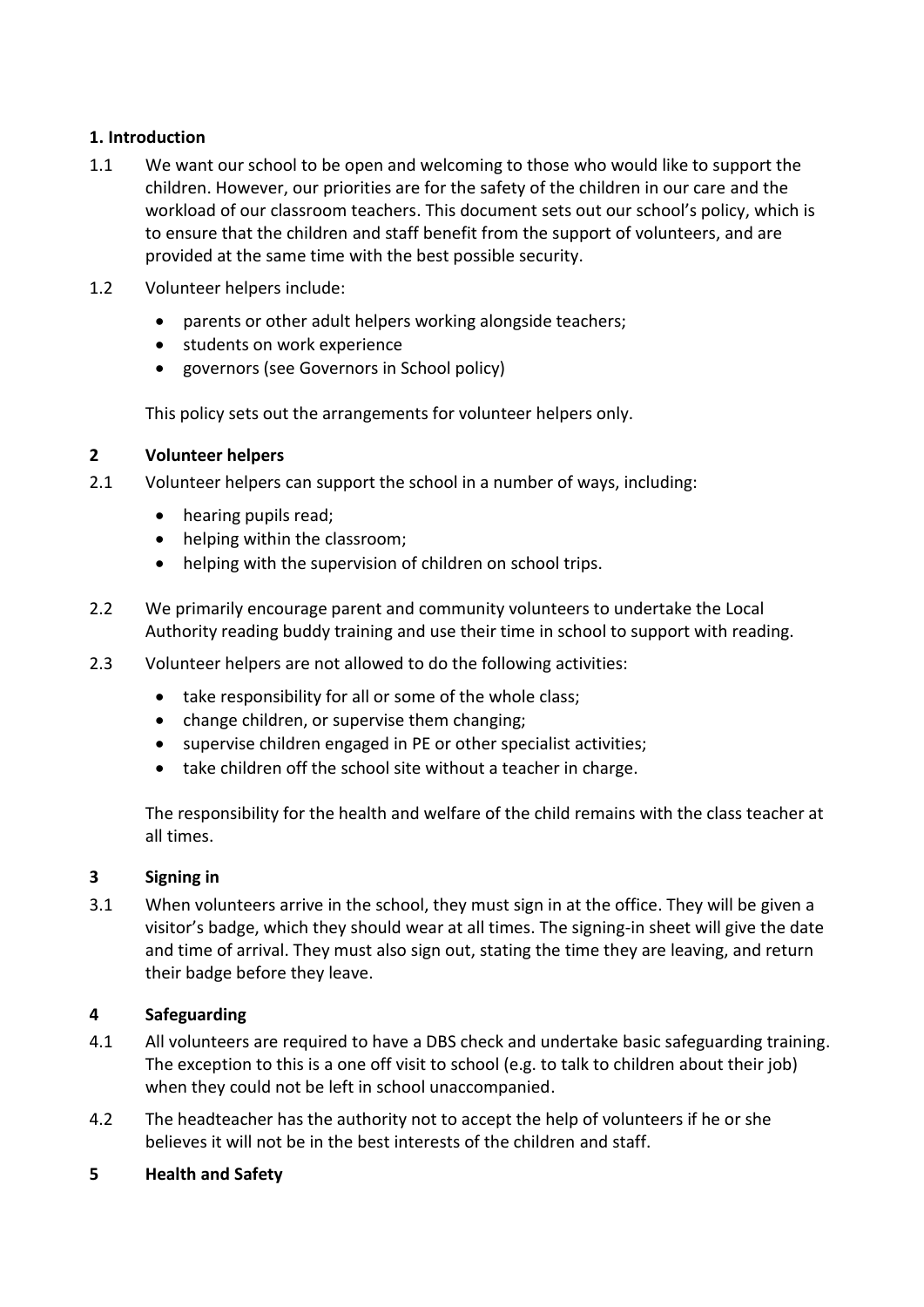- 5.1 The school has a Health and Safety Policy and this is made available on request to volunteers working in the school. Volunteers are requested to familiarise themselves with emergency procedures (e.g. fire alarm evacuation) and safety aspects associated with a particular task (e.g. using DT equipment/ accompanying children on visits).
- 5.2 Volunteers need to exercise due care and attention and report any obvious hazards or concerns to the class teacher/Head Teacher.

#### **6 Confidentiality**

- 6.1 Volunteers in school are bound by a strict code of confidentiality. Any concerns that volunteers have about the children they work with/come into contact with should be voiced with the Class Teacher and not with the parents/carers of the child, any persons outside school or the child themselves.
- 6.2 Volunteers who are concerned about anything another adult in the school does or says should raise the matter with the Head Teacher.

#### **7 Deployment of classroom helpers**

7.1 It is the policy of this school that parent volunteers do not support in their own child's classroom, as this can be distracting for the child, and perhaps place the class teacher in an uncomfortable situation.